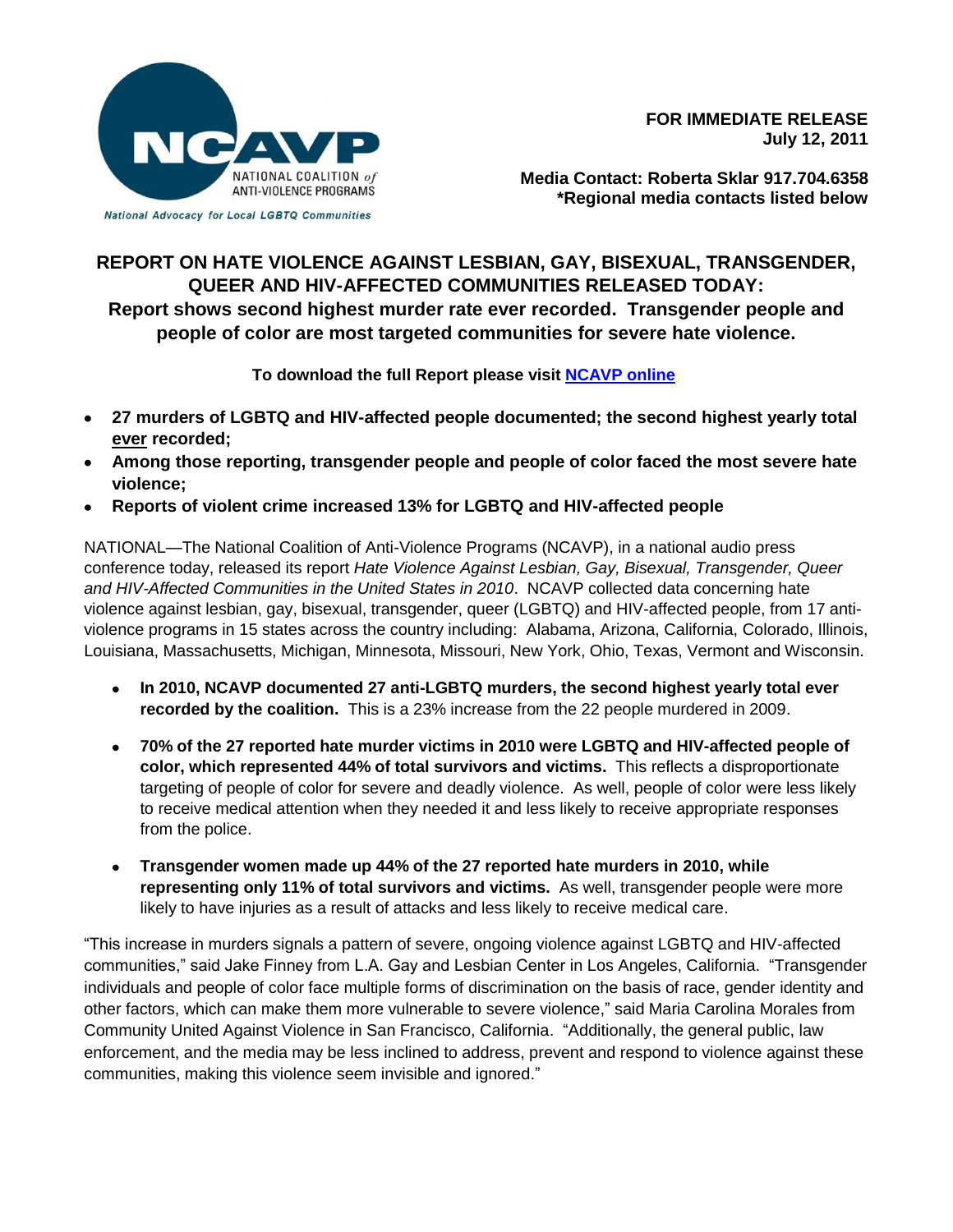NCAVP documented a **13% increase in hate violence incidents from 2009 to 2010**, as well as a much greater increase in the severity of violence. "The findings of this report are troubling and reveal a need for the serious commitment of organizations, institutions, funders and policymakers towards research and the prevention of violence against LGBTQ and HIV-affected individuals," said Sandhya Luther from the Colorado Anti-Violence Program in Denver, Colorado. "Our recommendations represent crucial steps for ending violence against LGBTQ and HIV-affected people in this country."

The report's specific recommendations include calling for the following changes:

- Fund critically needed research and data collection on hate violence against LGBTQ and HIVaffected communities, their access to services, and violence prevention initiatives.
- Gather data about sexual orientation and gender identitiy in all federal, state and local government forms.
- Create new public and private funding streams and target the use of existing funds to increase access to anti-violence services for LGBTQ and HIV-affected individuals, particularly for those disproportionately affected by hate violence—i.e. transgender people and people of color.
- Create programs and campaigns to reduce anti-LGBTQ hate violence. Prioritize the leadership of those most impacted by severe hate violence within these programs.
- Stop the culture of hate through policymakers and public figures denouncing anti-LGBTQ violence.

This year's report also includes **real-life stories from LGBTQ survivors of hate violence** to call immediate and necessary attention to the need to end the culture violence in which these incidents of hate violence occur.

*[NCAVP](http://www.avp.org/ncavp.htm) works to prevent, respond to, and end all forms of violence against and within lesbian, gay, bisexual, transgender, queer and HIV-affected (LGBTQH) communities. NCAVP is a national coalition of local member programs, affiliate organizations and individuals who create systemic and social change. We strive to increase power, safety and resources through data analysis, policy advocacy, education and technical assistance.* 

NCAVP is coordinated by the [New York City Anti-Violence Project](http://www.avp.org/)

## **Contributors and Regional Media Contacts**

[Buckeye Region Anti-Violence Organization](http://www.bravo-ohio.org/) (Columbus, OH) Contact: Gloria McCauley, (614) 294-7867 gloria@bravo-ohio.org

[Center on Halsted Anti-Violence Project](http://www.centeronhalsted.org/cohavp.html) (Chicago, IL) Contact: Lisa Gilmore, (773) 661-0734 lgilmore@centeronhalsted.org

[Colorado Anti-Violence Program](http://www.coavp.org/) (Denver, CO) Contact: Sandhya Luther, (303) 444-0782 sandhya@coavp.org

[Community United Against Violence](http://www.cuav.org/) (San Francisco, CA) Contact: Maria Carolina Morales, (415) 777-5500 carolina@cuav.org

[Equality Michigan](http://www.equalitymi.org/) (Detroit, MI) Contact: Michael Gregor, (313) 537-7000 x112 michael@equalitymi.org